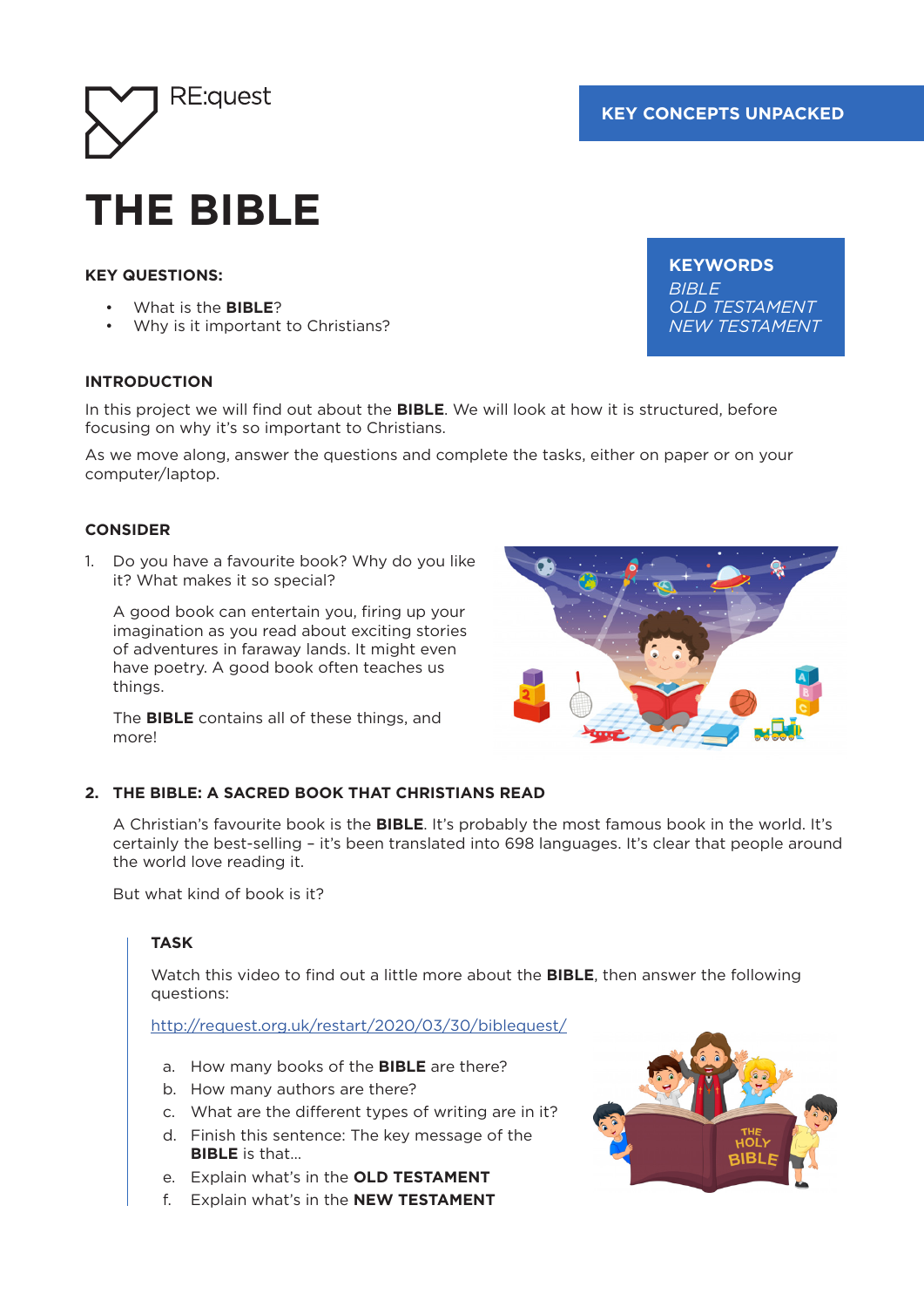

#### **3. WHY IS THE BIBLE SO IMPORTANT TO CHRISTIANS?**

There is a really important reason Christians love reading the **BIBLE**. They often call the **BIBLE** 'God's Word'. Through reading it they believe that God speaks to them today. Imagine reading a book and getting a message from God - how special is that?

They read the **BIBLE** and it helps them to understand what God is like and how to live their lives. They also find comfort in the words.

#### **WATCH**

Watch this video to find out a bit more about why Christians love reading the **BIBLE**:

http://request.org.uk/bible/introduction-to-the-bible/how-do-christians-use-the-bible/

Now, we're going to look at a famous story from the **BIBLE** and see what Christians can learn from it.

Watch this video to learn the story of Moses:

http://request.org.uk/restart/2020/03/26/bible-quest-moses/

#### **TASK**

Imagine you are Moses' brother, Aaron.

You've been a part of everything that has happened to Moses, the Israelites and the people of Egypt.

Retell the story in your own words, as if it has just happened.

#### **SUCCESS CRITERIA**

- Write in the first person use 'I' as your personal pronoun
- Explain at least 3 things that happened to Moses
- Explain the most surprising thing that happened
- 4. The following is some writing from the **BIBLE**.

 $25$ He made the wheels of their chariots get stuck, so that they moved with great difficulty. The Egyptians said, "The Lord is fighting for the Israelites against us. Let's get out of here!"

<sup>26</sup>The Lord said to Moses, "Hold out your hand over the sea, and the water will come back over the Egyptians and their chariots and drivers." 27So Moses held out his hand over the sea, and at daybreak the water returned to its normal level. The Egyptians tried to escape from the water, but the Lord threw them into the sea. <sup>28</sup>The water returned and covered the chariots, the drivers, and all the Egyptian army that had followed the Israelites into the sea; not one of them was left. <sup>29</sup>But the Israelites walked through the sea on dry ground, with walls of water on both sides.

<sup>30</sup>On that day the Lord saved the people of Israel from the Egyptians, and the Israelites saw them lying dead on the seashore. <sup>31</sup>When the Israelites saw the great power with which the Lord had defeated the Egyptians, they stood in awe of the Lord; and they had faith in the Lord and in his servant Moses.

*Exodus 14:25-31*

Read the passage above. It's an extract from the **BIBLE**, which tells of what happens to the Egyptians when they tried to capture Moses and the Israelites.